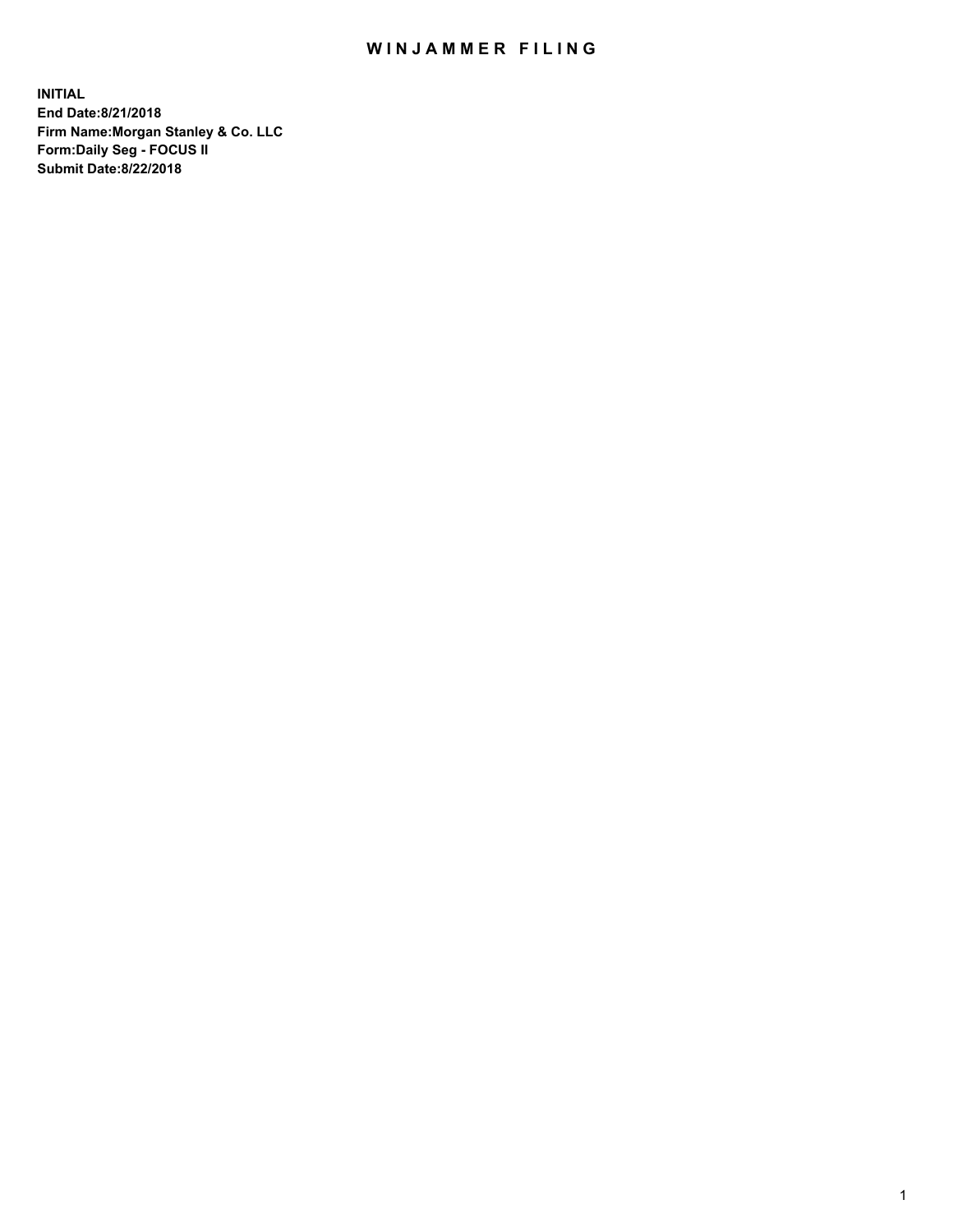**INITIAL End Date:8/21/2018 Firm Name:Morgan Stanley & Co. LLC Form:Daily Seg - FOCUS II Submit Date:8/22/2018 Daily Segregation - Cover Page**

| Name of Company                                                                                                                                                                                                                                                                                                                | Morgan Stanley & Co. LLC                               |
|--------------------------------------------------------------------------------------------------------------------------------------------------------------------------------------------------------------------------------------------------------------------------------------------------------------------------------|--------------------------------------------------------|
| <b>Contact Name</b>                                                                                                                                                                                                                                                                                                            | <b>Ikram Shah</b>                                      |
| <b>Contact Phone Number</b>                                                                                                                                                                                                                                                                                                    | 212-276-0963                                           |
| <b>Contact Email Address</b>                                                                                                                                                                                                                                                                                                   | lkram.shah@morganstanley.com                           |
| FCM's Customer Segregated Funds Residual Interest Target (choose one):<br>a. Minimum dollar amount: ; or<br>b. Minimum percentage of customer segregated funds required:% ; or<br>c. Dollar amount range between: and; or<br>d. Percentage range of customer segregated funds required between:% and%.                         | 280,000,000<br><u>0</u><br><u>0 0</u><br>0 Q           |
| FCM's Customer Secured Amount Funds Residual Interest Target (choose one):<br>a. Minimum dollar amount: ; or<br>b. Minimum percentage of customer secured funds required:%; or<br>c. Dollar amount range between: and; or<br>d. Percentage range of customer secured funds required between:% and%.                            | 140,000,000<br><u>0</u><br><u>00</u><br>0 <sub>0</sub> |
| FCM's Cleared Swaps Customer Collateral Residual Interest Target (choose one):<br>a. Minimum dollar amount: ; or<br>b. Minimum percentage of cleared swaps customer collateral required:% ; or<br>c. Dollar amount range between: and; or<br>d. Percentage range of cleared swaps customer collateral required between:% and%. | 92,000,000<br><u>0</u><br><u>00</u><br>0 <sup>0</sup>  |

Attach supporting documents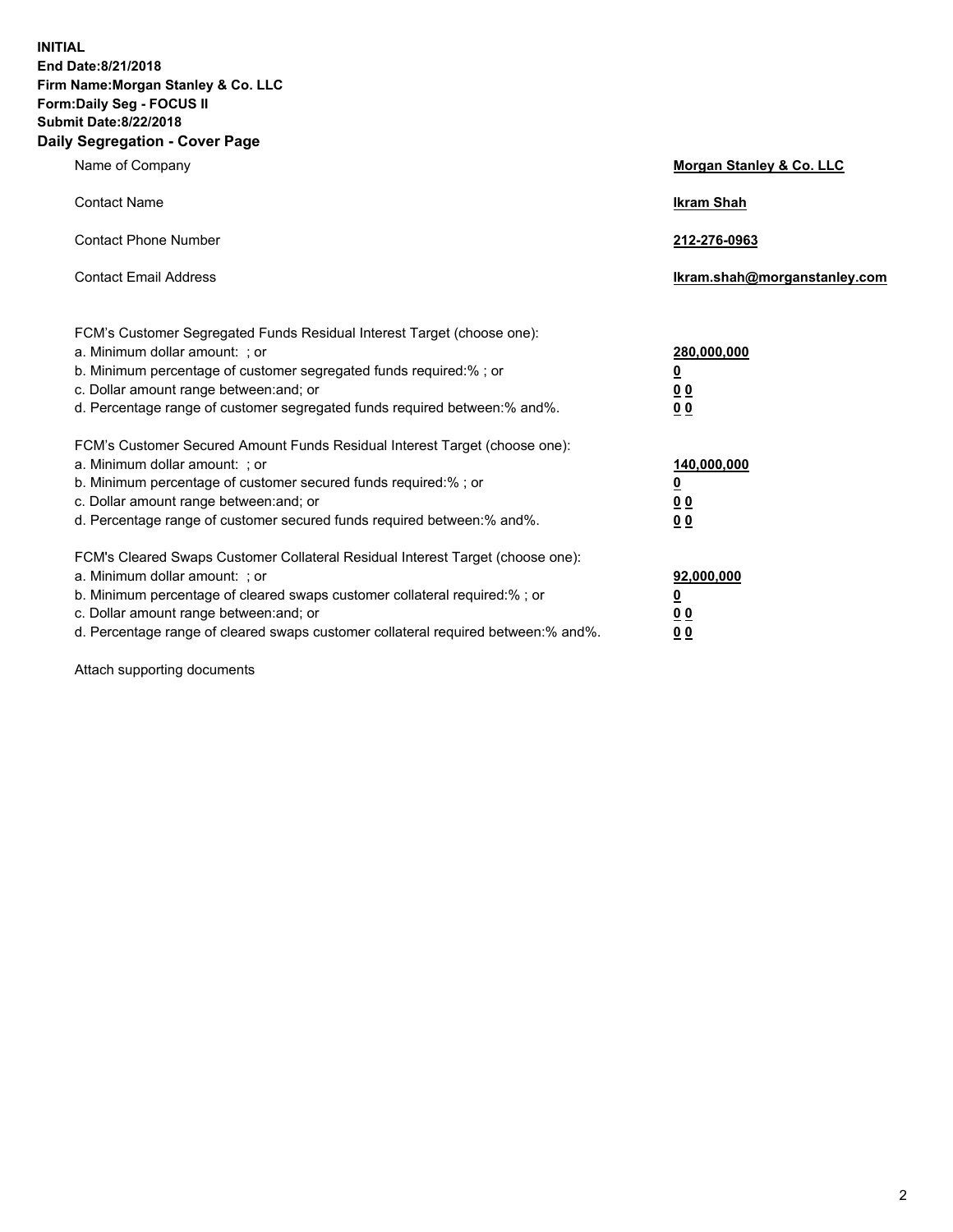## **INITIAL End Date:8/21/2018 Firm Name:Morgan Stanley & Co. LLC Form:Daily Seg - FOCUS II Submit Date:8/22/2018 Daily Segregation - Secured Amounts**

Foreign Futures and Foreign Options Secured Amounts Amount required to be set aside pursuant to law, rule or regulation of a foreign government or a rule of a self-regulatory organization authorized thereunder 1. Net ledger balance - Foreign Futures and Foreign Option Trading - All Customers A. Cash **3,660,643,425** [7315] B. Securities (at market) **2,292,404,498** [7317] 2. Net unrealized profit (loss) in open futures contracts traded on a foreign board of trade **-671,908,088** [7325]

- 3. Exchange traded options
	- a. Market value of open option contracts purchased on a foreign board of trade **35,596,711** [7335]
	- b. Market value of open contracts granted (sold) on a foreign board of trade **-28,949,429** [7337]
- 4. Net equity (deficit) (add lines 1. 2. and 3.) **5,287,787,117** [7345]
- 5. Account liquidating to a deficit and account with a debit balances gross amount **284,953,455** [7351] Less: amount offset by customer owned securities **-283,901,620** [7352] **1,051,835**
- 6. Amount required to be set aside as the secured amount Net Liquidating Equity Method (add lines 4 and 5)
- 7. Greater of amount required to be set aside pursuant to foreign jurisdiction (above) or line 6.

## FUNDS DEPOSITED IN SEPARATE REGULATION 30.7 ACCOUNTS

- 1. Cash in banks
	- A. Banks located in the United States **612,854,647** [7500]
	- B. Other banks qualified under Regulation 30.7 **672,811,011** [7520] **1,285,665,658**
- 2. Securities
	- A. In safekeeping with banks located in the United States **72,370,817** [7540]
	- B. In safekeeping with other banks qualified under Regulation 30.7 **0** [7560] **72,370,817** [7570]
- 3. Equities with registered futures commission merchants
	-
	- B. Securities **0** [7590]
	- C. Unrealized gain (loss) on open futures contracts **2,094,357** [7600]
	- D. Value of long option contracts **0** [7610]
- E. Value of short option contracts **0** [7615] **8,253,357** [7620]
- 4. Amounts held by clearing organizations of foreign boards of trade
	- A. Cash **0** [7640]
	- B. Securities **0** [7650]
	- C. Amount due to (from) clearing organization daily variation **0** [7660]
	- D. Value of long option contracts **0** [7670]
	- E. Value of short option contracts **0** [7675] **0** [7680]
- 5. Amounts held by members of foreign boards of trade
	-
	-
	- C. Unrealized gain (loss) on open futures contracts **-674,002,444** [7720]
	- D. Value of long option contracts **35,596,711** [7730]
	- E. Value of short option contracts **-28,949,429** [7735] **4,112,945,753**
- 6. Amounts with other depositories designated by a foreign board of trade **0** [7760]
- 7. Segregated funds on hand **0** [7765]
- 8. Total funds in separate section 30.7 accounts **5,479,235,585** [7770]
- 9. Excess (deficiency) Set Aside for Secured Amount (subtract line 7 Secured Statement Page 1 from Line 8)
- 10. Management Target Amount for Excess funds in separate section 30.7 accounts **140,000,000** [7780]
- 11. Excess (deficiency) funds in separate 30.7 accounts over (under) Management Target **50,396,633** [7785]

**0** [7305]

[7354] **5,288,838,952** [7355]

**5,288,838,952** [7360]

[7530]

A. Cash **6,159,000** [7580]

 A. Cash **2,560,267,233** [7700] B. Securities **2,220,033,682** [7710] [7740] **190,396,633** [7380]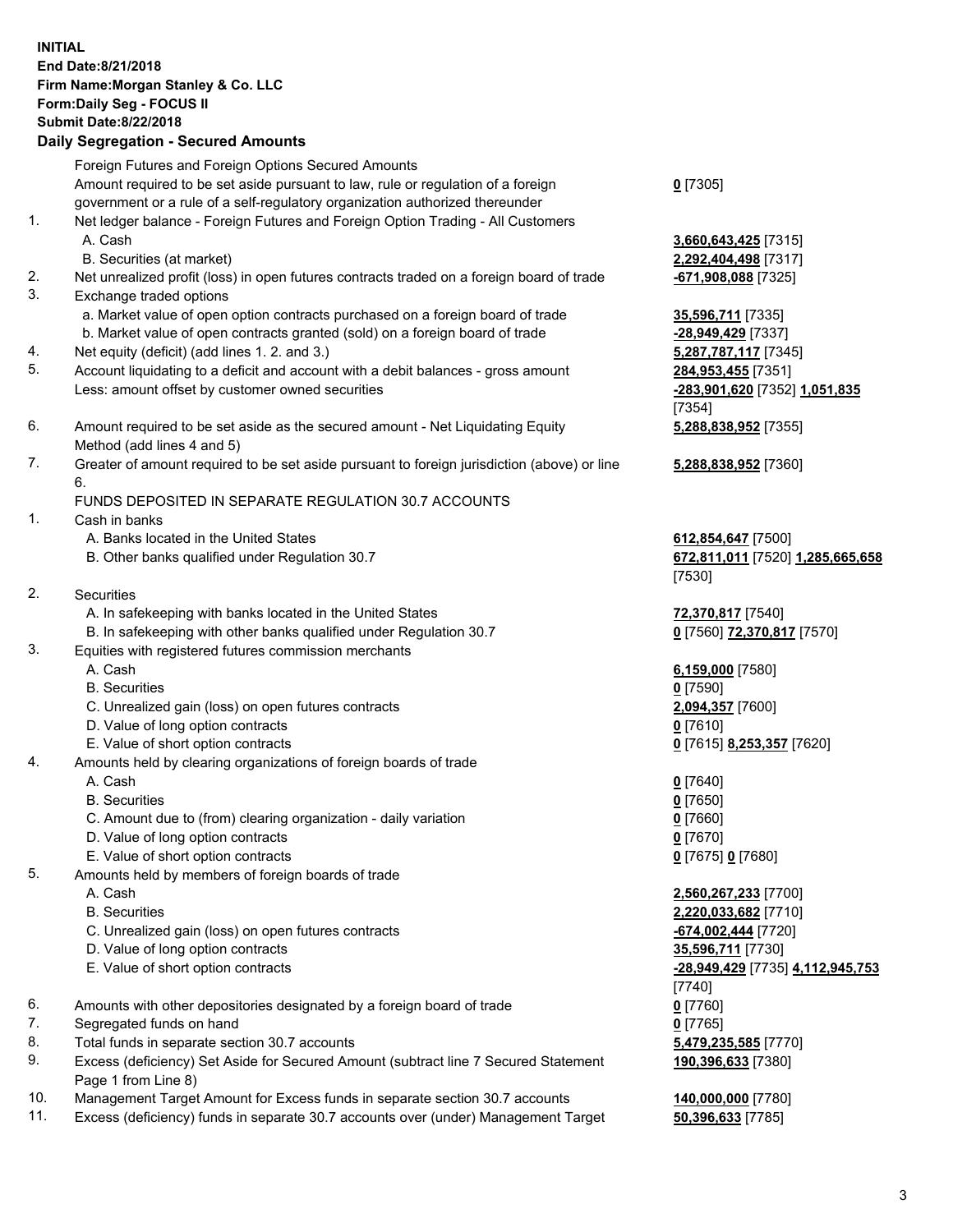**INITIAL End Date:8/21/2018 Firm Name:Morgan Stanley & Co. LLC Form:Daily Seg - FOCUS II Submit Date:8/22/2018 Daily Segregation - Segregation Statement** SEGREGATION REQUIREMENTS(Section 4d(2) of the CEAct) 1. Net ledger balance A. Cash **10,697,812,425** [7010] B. Securities (at market) **6,167,754,733** [7020] 2. Net unrealized profit (loss) in open futures contracts traded on a contract market **179,962,034** [7030] 3. Exchange traded options A. Add market value of open option contracts purchased on a contract market **399,163,007** [7032] B. Deduct market value of open option contracts granted (sold) on a contract market **-465,944,717** [7033] 4. Net equity (deficit) (add lines 1, 2 and 3) **16,978,747,482** [7040] 5. Accounts liquidating to a deficit and accounts with debit balances - gross amount **286,913,775** [7045] Less: amount offset by customer securities **-284,641,652** [7047] **2,272,123** [7050] 6. Amount required to be segregated (add lines 4 and 5) **16,981,019,605** [7060] FUNDS IN SEGREGATED ACCOUNTS 7. Deposited in segregated funds bank accounts A. Cash **5,405,089,706** [7070] B. Securities representing investments of customers' funds (at market) **0** [7080] C. Securities held for particular customers or option customers in lieu of cash (at market) **523,186,667** [7090] 8. Margins on deposit with derivatives clearing organizations of contract markets A. Cash **5,876,590,141** [7100] B. Securities representing investments of customers' funds (at market) **0** [7110] C. Securities held for particular customers or option customers in lieu of cash (at market) **5,644,568,066** [7120] 9. Net settlement from (to) derivatives clearing organizations of contract markets **-83,562,879** [7130] 10. Exchange traded options A. Value of open long option contracts **399,163,007** [7132] B. Value of open short option contracts **-465,944,717** [7133] 11. Net equities with other FCMs A. Net liquidating equity **13,382,935** [7140] B. Securities representing investments of customers' funds (at market) **0** [7160] C. Securities held for particular customers or option customers in lieu of cash (at market) **0** [7170] 12. Segregated funds on hand **0** [7150] 13. Total amount in segregation (add lines 7 through 12) **17,312,472,926** [7180] 14. Excess (deficiency) funds in segregation (subtract line 6 from line 13) **331,453,321** [7190] 15. Management Target Amount for Excess funds in segregation **280,000,000** [7194]

16. Excess (deficiency) funds in segregation over (under) Management Target Amount Excess

**51,453,321** [7198]